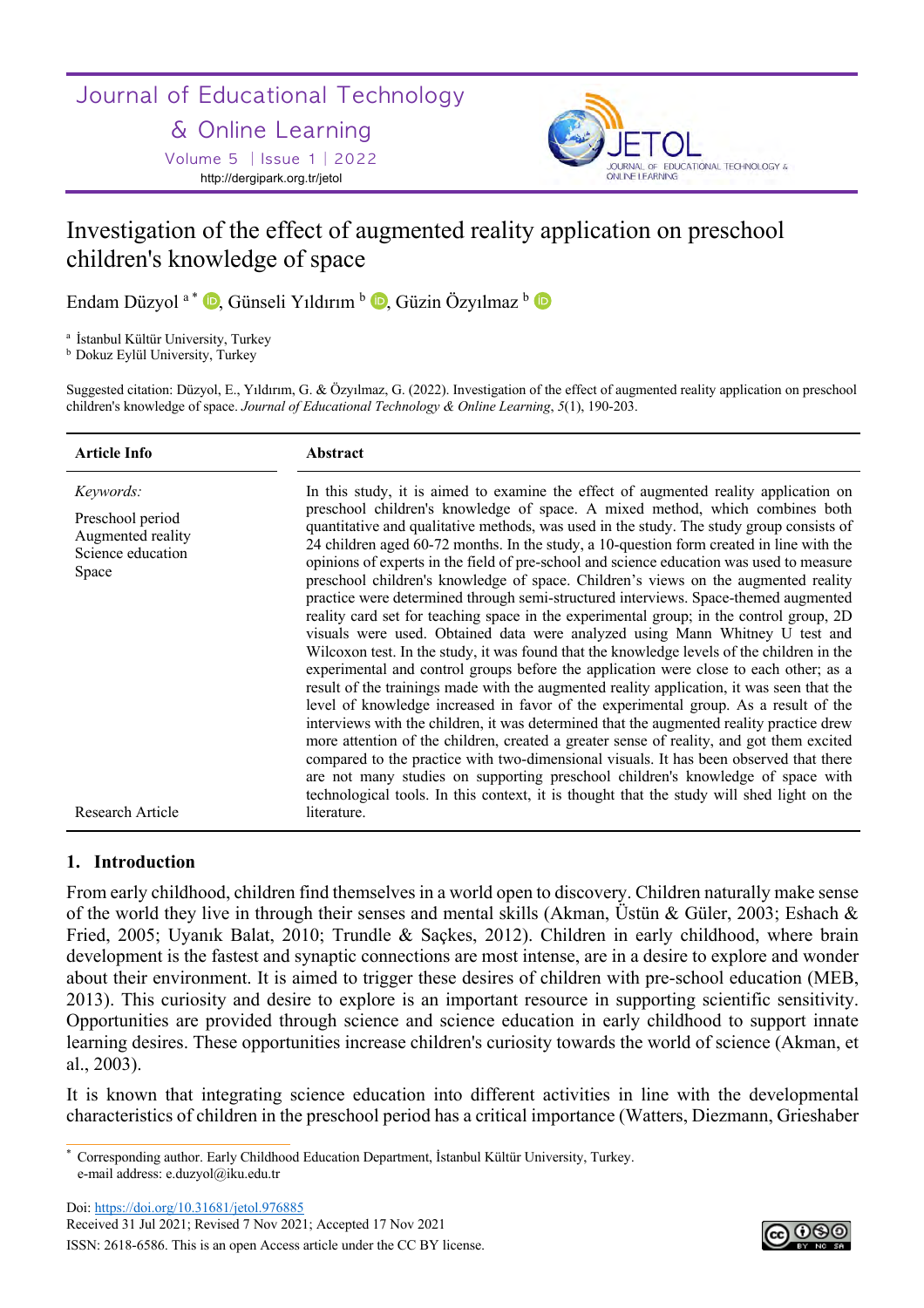& Davis, 2001; French, 2004; Saçkes, Trundle & Flevares, 2009; Saçkes, Akman & Trundle, 2012; Hong & Diamond, 2012; Bulunuz, 2012, 2013). The content of science education in early childhood; topics such as "scientific inquiry, scientific concepts and processes, physical sciences, life sciences, earth and space sciences, science and technology" (NRC, 1996). Under the title of earth and space sciences, it is recommended to conduct activities with children on topics such as the world and the universe, planets, the formation of day and night, and the structure of rocks (Charlesworth & Lind, 2003). In early childhood, children gain awareness of space and the universe within the scope of science, but in order for children to make sense of these phenomena, objects that will embody abstract concepts are needed. Studies show that two-dimensional materials in space teaching are insufficient and do not lead to permanent learning in children (Shelton & Hedley, 2002; Chen, Yang, Shen & Jeng, 2007). Children enjoy discovering and learning by following similar paths with scientists, so they develop a positive attitude towards science (Barchlay, Benelli & Schoon, 1999; Smith, 2001). In this period when learning is the fastest, rich experiences related to science are obtained through technology that requires active use of sense organs. Developments such as the diversification of hardware, software and equipment have led to the integration of technology with education (Kol, 2017).

Augmented reality technology is defined as an enriched environment that has emerged by imitating the real world environment through computer-generated text, audio, video and images in the virtual environment (Uğur & Apaydın, 2014). This technology is hybrid environments that combine real-world objects with virtual objects in real time and interactively (Azuma, 1997). Augmented reality technology not only strengthens communication in educational environments, but also enables to address different learning styles. It attracts children's attention and causes them to examine objects that cannot be found in the classroom in a three-dimensional way (Shelton & Hedley, 2002; Shelton & Stevens, 2004). In this way, it provides an opportunity to learn abstract concepts in a meaningful way (Yen, Tsai & Wang, 2012; Cai, Wang & Chiang, 2014). It is reported that when augmented reality technology is used in early childhood, it makes education more interesting and enjoyable and leads to permanent learning (Cascales, Laguna, Pérez López, Perona & Contero, 2013). This technology improves children's perceptions of the real world and virtual environments by providing a learning environment that enriches the creativity and imagination of preschool children (Gül & Şahin, 2017).

When the relevant literature is examined, it is seen that a limited number of studies have been conducted in our country on augmented reality. One of the studies on this subject was carried out by Gecü Parmaksız (2017). In this study, in which augmented reality technology and applications made with traditional methods were compared, it was seen that there was a significant difference in favor of the experimental group trained with augmented reality technology in classifying square, rectangle, triangle shapes and spatial skills. In addition, through the interviews, it was concluded that teachers and parents had positive thoughts about virtual learning environments. In a study conducted by Kuzgun (2019), the use of augmented reality in the preschool period was examined. In the research, it was stated that augmented reality technology provides a sense of reality to children, attracts their attention and provides interaction by providing a fun environment in the classroom environment, but it has been seen that its use in crowded classrooms may cause problems such as classroom management. In a study conducted by Çevik, Yılmaz, Göktaş & Gülcü (2017), the effect of augmented reality application in preschool period on children's foreign language learning was examined. Augmented reality application in the experimental group; in the control group, the traditional application was applied. According to the findings of the study, it was determined that there was a significant difference in favor of the experimental group. In this context, it has been reported that augmented reality application is an effective tool in language teaching of preschool children.

It has been observed that there are not many studies in Turkey on supporting preschool children's knowledge of space with technological tools. This study aims to review the effects of augmented reality practice on preschool children's knowledge of space and children's point of view about the practice. For this purpose, answers to the following questions were sought: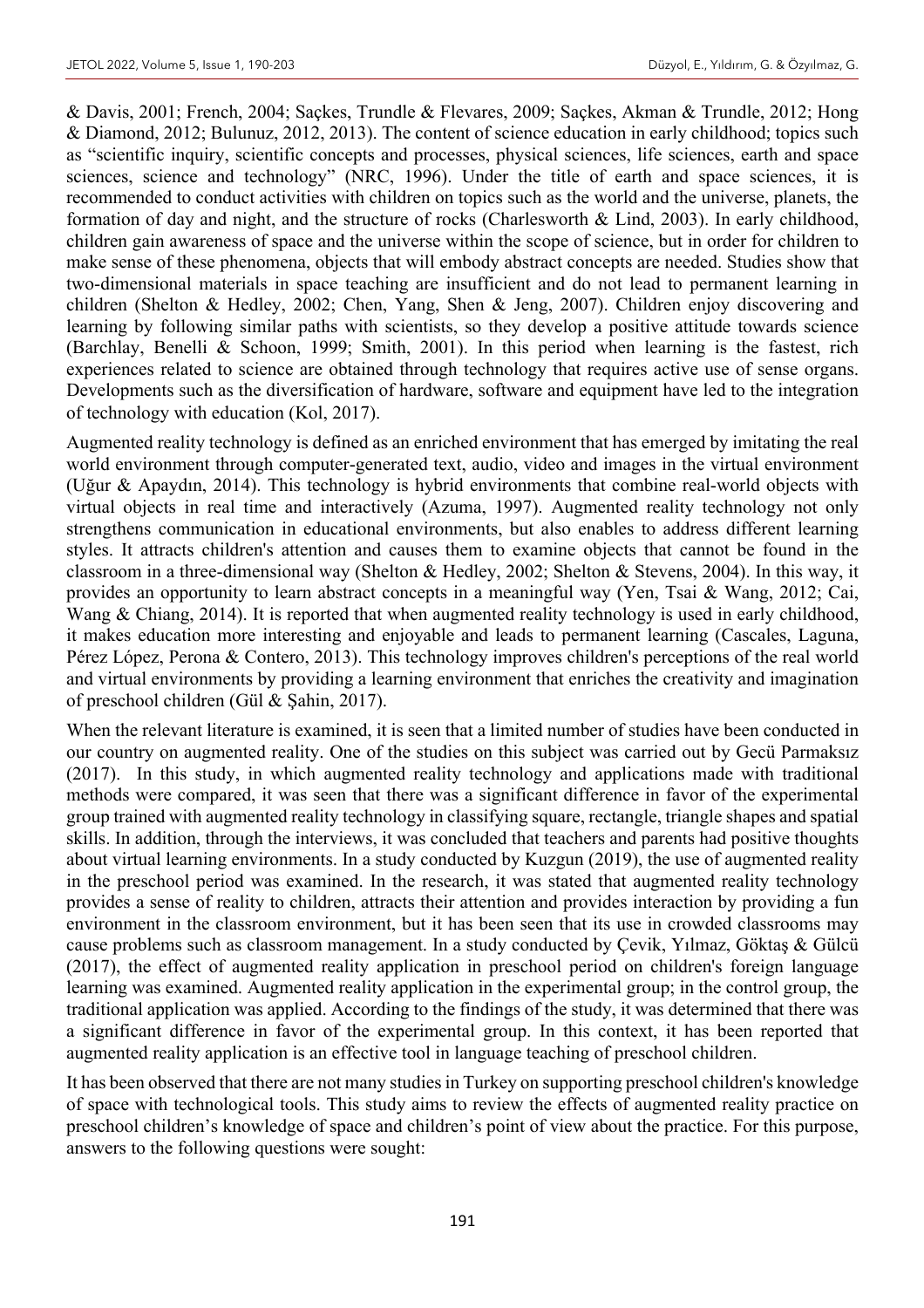- Is there a significant difference between the pre-test scores of the knowledge levels of the experimental group trained with augmented reality application and the control group trained with 2D visuals?
- Is there a significant difference between the pre-test and post-test scores of the knowledge levels of the experimental group trained with the augmented reality application?
- Is there a significant difference between the pre-test and post-test scores of the knowledge levels of the control group trained with 2D visuals?
- Is there a significant difference between the post-test scores of the knowledge levels of the experimental group trained with augmented reality application and the control group trained with 2D visuals?
- What are the views of preschool children on the practice of augmented reality?

# **2. Methodology**

# *2.1. Research Design*

As this study was created by including both quantitative and qualitative dimensions, a mixed research method was used. There is more than one research method in the mixed method (Creswell, 2009). Quantitative and qualitative data collection techniques occur simultaneously or sequentially in a mixed method (Balcı, 2016). To explain the quantitative results in the study, the explanatory sequential design in the mixed method is used (Creswell, 2017). In this context, quantitative data were collected first, and then qualitative data were collected. In the first step of the study, the pretest-posttest control group design was used. Measurements were applied in both groups before and after the experiment. A semi-structured interview, one of the qualitative research methods, was used to get the opinions of the children on the augmented reality practice.

# *2.2. Study Group*

The study group consists of 24 children, aged 60-72 months, who attend an independent kindergarten with a middle socio-economic level, affiliated to the Ministry of National Education in the Buca district of Izmir. Simple random sampling method was used in the selection of the sample and 12 children were determined as the experimental group and 12 children as the control group.

The distribution of the children in the experimental and control groups according to their gender is given in Table 1.

#### **Table 1.**

| Group                     | Girl | Boy | <b>Total</b> |  |
|---------------------------|------|-----|--------------|--|
| <b>Experimental Group</b> |      |     |              |  |
| Control Group             |      |     |              |  |
| Total                     | . .  |     | ∠−           |  |

Distribution of the Experimental and Control Groups by Gender

Of the 24 children in the study group, 13 are girls and 11 are boys. 8 of the girls were in the experimental group, 5 of them were in the control group; 4 of the men are in the experimental group and 7 of them are in the control group.

# *2.3. Data Collection Tools*

Quantitative and qualitative methods were used together in the study. Within the scope of quantitative data, a 10-question form created in line with the opinions of experts in the field of preschool and science education was used to measure preschool children's knowledge of space. In addition, in line with expert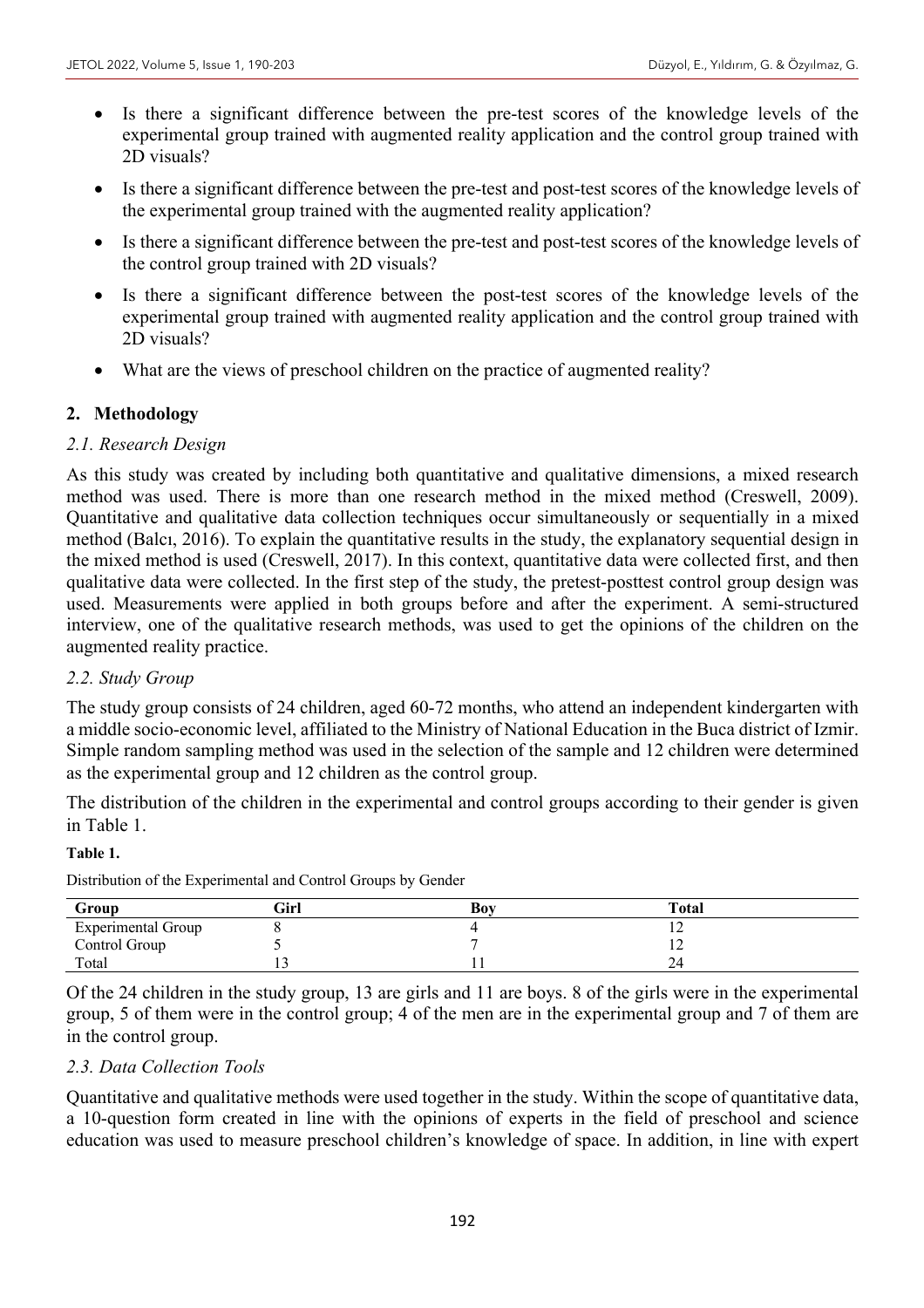opinions, a list was created containing the answers aimed for children to learn. Each answer is listed side by side in the list. The scores of each child from the pre-test and post-test were written under the answers.

The evaluation sought answers to the following questions:

- Is the sun a planet or a star?
- Which planet is closest to the sun?
- Which planet do we live on?
- Which planet is known as the red planet?
- Which is the largest planet?
- Which planet has the most prominent ring?
- Which planet is called a dwarf planet?
- What is a rock that orbits the sun called?
- What is Earth's satellite?
- What is the name given to people who participate in space missions by wearing a special suit?

Qualitative data were collected through interviews to determine the views of preschool children about the augmented reality practice. The interview is a data collection tool used by asking open-ended questions to determine the thoughts of the participants. Interview forms are used in research to support other data collection tools or as a basic data collection tool (McMillan and Schumacher 2010). In line with the opinions of experts in the field of preschool and science education, a 5-question form was created.

The questions asked in the study were as follows:

- Have you seen augmented reality cards before?
- What do you think about the augmented reality practice?
- Did you like the augmented reality practice?
- Did you have any difficulties during the augmented reality practice?
- Would you like to have such a practice again?

# *2.4. Data Collection Process*

The data collection process related to the study was carried out in an independent kindergarten with a middle socio-economic level, affiliated to the Ministry of National Education, in the Buca district of Izmir. During the data collection process, information about the research was given by making school visits and pre-interviews with teachers. A list of children was taken from the teachers, and half of them were determined as the experimental group  $(n=12)$  and the other half as the control group  $(n=12)$  by random sampling method.

It was studied as morning and afternoon groups on the same days as the experimental and control groups. For each child, the application was made individually for 3 weeks, 2 days a week and 10 minutes a day. During the application process, each child was individually pre-tested by asking questions created in line with the expert opinions about the space information planned to be taught that day. For space teaching, an application was made using a space-themed augmented reality card set in the experimental group, and augmented reality cards were shown via a tablet. The cards were defined by the tablet and displayed on the screen in 4D. In this process, the information planned to be taught about space during the day was shared with the children. In the application made in the control group, the same information was shared with the children through 2D visuals. An average of 10 minutes of practice was carried out for each child. Then, a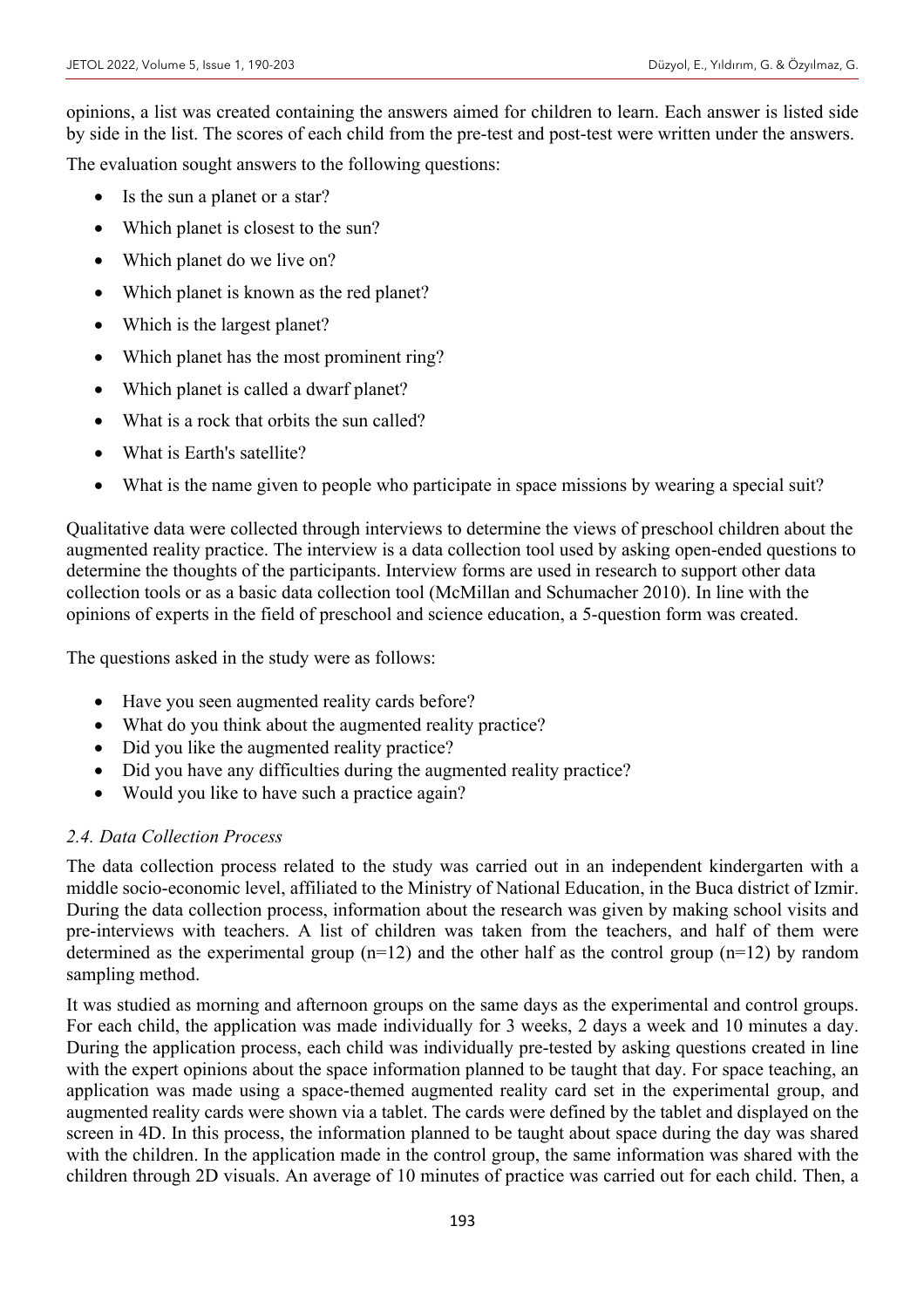post-test was conducted by asking each child individually questions created in line with the expert opinions about the information they learned that day. The interviews were recorded with a voice recorder. The data obtained were evaluated with statistical analyzes suitable for the purpose.

Qualitative data were obtained through interviews conducted by the researcher to determine the views of preschool children on the augmented reality practice. After the augmented reality practice, each child was asked individually interview questions prepared in line with expert opinions. The interviews lasted an average of 10 minutes and were recorded with a voice recorder.

*2.4.1. Example of Data Collection Process:*

C10: The cards got me extremely excited. Are we going to play with them again today?

Researcher: I'm so glad you liked it. Yes, we're going to play cards today. Then if you're ready, let's review our new card. What planet will we see today?

C10: I'm ready as always! (C10 defines the tablet augmented reality card).

Researcher: Do you know this planet?

C10: I don't know.

Researcher: This is the largest planet. Did it remind you of what happened?

C10: No.

Researcher: This planet is Jupiter. Jupiter is the largest planet in the solar system. It looks like a giant ball and 1320 worlds fit inside it. It is such a big planet.

C10: Aah! Can we live on Jupiter then?

Researcher: No, unfortunately, living things cannot live on Jupiter. Because Jupiter is covered with poisonous gases and is not suitable for life. Therefore, there is no life on Jupiter.

C10: I understand that even if we go, we can't live. But Jupiter is so big I can see it even from here...



**Fig. 1.** Some of the image examples used in the application

# *2.5. Data Analysis*

Correct answers to each question asked about children's space knowledge receive 1 point; incorrect answers were evaluated as 0 points. The obtained data was converted into a data set using the SPSS program. It was thought that it would be more appropriate to use non-parametric tests in cases where the sample size was less than 30 (Sümbüloğlu & Sümbüloğlu, 2007).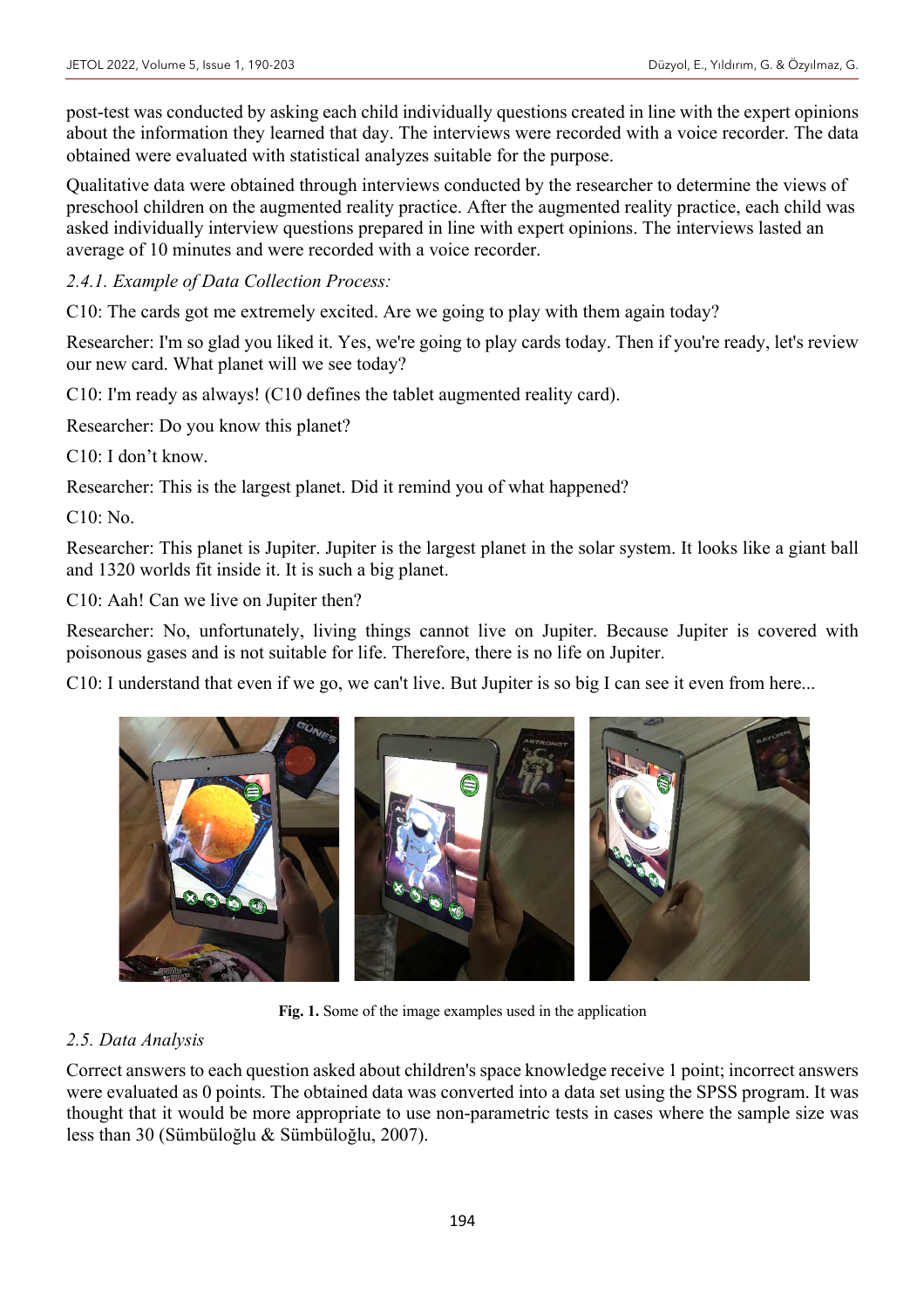In the study, the Mann Whitney U test was used to determine whether the scores on space knowledge of the children in the experimental and control groups differed significantly. In the pretest-posttest score comparisons of the experimental group and the control group, the Wilcoxon Test was used to test the significance of the difference between the two related measurement scores (Büyüköztürk, 2012).

Descriptive analysis was used in the analysis of qualitative data. The answers given by the children were recorded and brought together in certain categories. The findings obtained in the study were presented with direct quotations to increase reliability.

# **3. Findings**

In this study, where we examine the effect of augmented reality application on the knowledge of preschool children about space, the findings obtained by analyzing the data collected to answer the research questions are presented.

In Table 2, the results of the analysis of the pre-test and post-test scores of the children in the experimental and control groups according to gender with Mann Whitney U Test are presented.

#### **Table 2.**

| Group         | <b>Measurement</b> | Gender | N | <b>Mean Rank</b> | Sum of<br><b>Ranks</b> | U      | р    |
|---------------|--------------------|--------|---|------------------|------------------------|--------|------|
|               | Pre-Test           | Female | 8 | 7,88             | 63,00                  | 5.000  | ,057 |
| Experimental  |                    | Male   | 4 | 3,75             | 15,00                  |        |      |
| Group         | Post-Test          | Female | 8 | 7,63             | 61,00                  | 7.000  | ,116 |
|               |                    | Male   | 4 | 4,25             | 17,00                  |        |      |
|               | Pre-Test           | Female |   | 7,70             | 38,50                  | 11.500 | ,325 |
| Control Group |                    | Male   |   | 5,64             | 39,50                  |        |      |
|               | Post-Test          | Female |   | 6,60             | 33,00                  | 17,000 | ,934 |
|               |                    | Male   |   | 6,43             | 45,00                  |        |      |

Analysis of Experimental and Control Group Pre-Test-Post-Test Scores by Gender

As a result of the analysis of the data, it is seen that there is no statistical difference in the pre-test and posttest scores of the knowledge levels of female students and male students in the experimental and control groups.

In Table 3, the results of the analysis of the pre-test scores of the children in the experimental and control groups regarding the knowledge of space are presented using the Mann Whitney U Test.

#### **Table 3.**

Analysis of Experimental and Control Group Pre-Test Scores

| <b>Pre-Test</b>       |    | <b>Mean Rank</b> | <b>Sum of Ranks</b> |        |      |  |
|-----------------------|----|------------------|---------------------|--------|------|--|
| Experimental<br>Group | 12 | 12,71            | 152,50              | 69,500 | ,884 |  |
| Control               | 12 | 12,29            | 147,50              |        |      |  |
| Group                 |    |                  |                     |        |      |  |

As a result of the analysis of the data, no statistical difference was found between the pre-test scores of the experimental and control groups ( $p = .884$ ). In this context, it can be said that the knowledge levels of the children in the experimental and control groups are close to each other.

In Table 4, the results of the analysis made with the Wilcoxon Test of the scores obtained by the children in the experimental group from the questions developed before and after the application with the augmented reality cards are presented.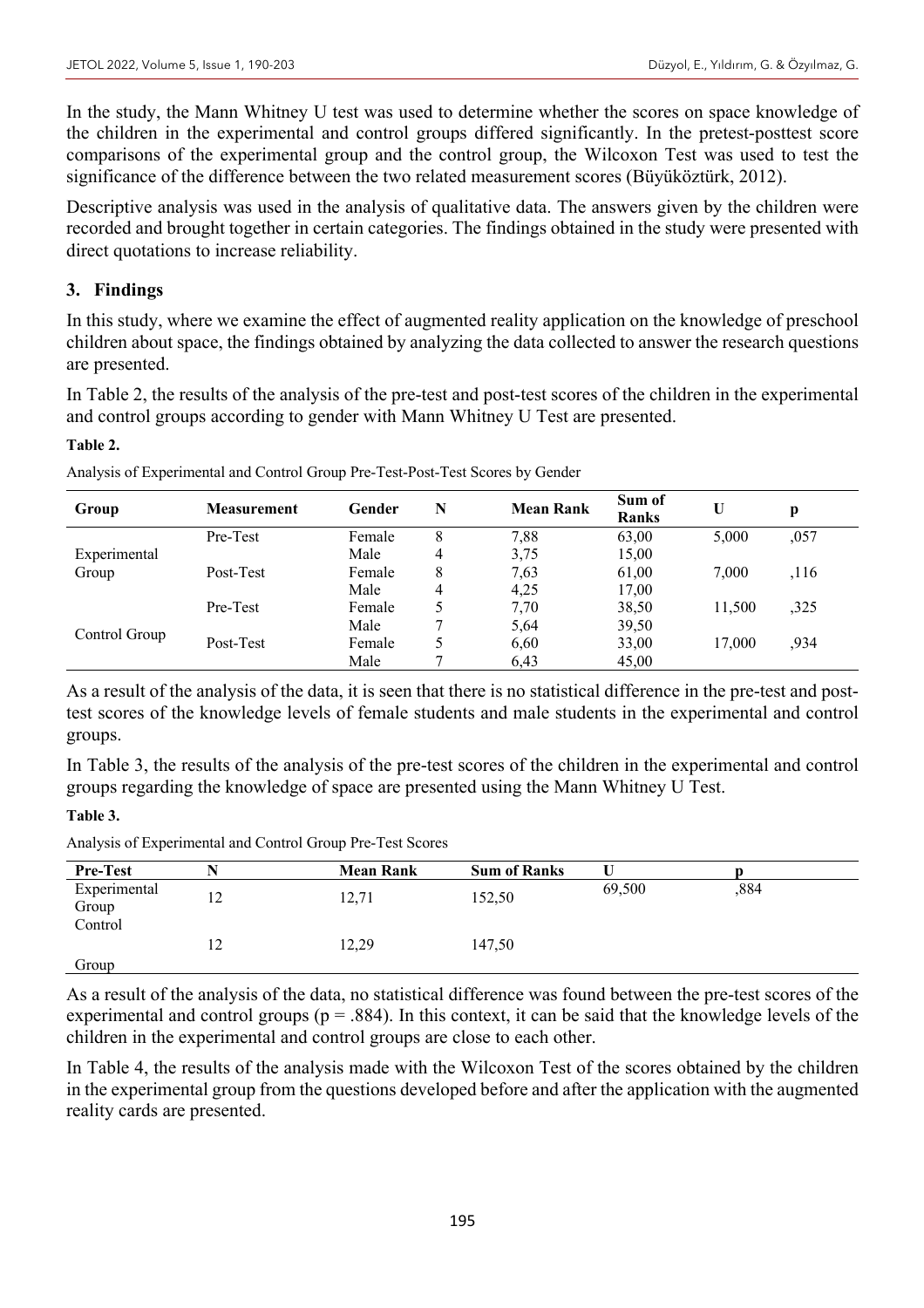#### **Table 4.**

|  |  |  | Analysis of Experimental Group Pre-Test and Post-Test Scores |  |
|--|--|--|--------------------------------------------------------------|--|
|  |  |  |                                                              |  |

| <b>Pre-Test-Post-</b><br><b>Test</b> |    | <b>Mean Rank</b> | <b>Sum of Ranks</b> |          |         |  |
|--------------------------------------|----|------------------|---------------------|----------|---------|--|
| Negative Rank                        |    | ,00              | .00                 | $-3.097$ | $.002*$ |  |
| Pozitive Rank                        | ⊥∠ | 6,50             | 78,00               |          |         |  |
| Equal                                |    |                  |                     |          |         |  |

As a result of the analysis of the data, it is seen that there is a significant difference between the pre-test and post-test scores of the experimental group ( $p = .002$ ,  $p < .05$ ). When the mean ranks and sums of the difference scores are taken into account, it is seen that this observed difference is in favor of the positive ranks, that is, in the post-tests. According to these results, it can be said that the augmented reality application increases the knowledge of preschool children about space.

In Table 5, the results of the analysis made with the Wilcoxon Test of the scores obtained by the children in the control group from the questions developed before and after the application with 2D visuals are presented.

#### **Table 5.**

Analysis of Control Group Pre-Test and Post-Test Scores

| <b>Pre-Test-Post-</b><br><b>Test</b> | <b>Mean Rank</b> | <b>Sum of Ranks</b> |          |         |
|--------------------------------------|------------------|---------------------|----------|---------|
| Negative Rank                        | ,00              | .00                 | $-2.949$ | $,003*$ |
| Positive Rank                        | 6.00             | 66,00               |          |         |
| Equal                                |                  |                     |          |         |

As a result of the analysis of the data, it is seen that there is a significant difference between the pre-test and post-test scores of the control group ( $p = .003$ ,  $p < .05$ ). When the mean ranks and sums of the difference scores are taken into account, it is seen that this observed difference is in favor of the positive ranks, that is, in the post-tests. According to these results, it can be said that the application made with 2D visuals increases the knowledge of preschool children about space.

In Table 6, the results of the analysis of the post-test scores of the knowledge about space of the children in the experimental and control groups using the Mann Whitney U Test are presented.

#### **Table 6.**

Analysis of Experimental and Control Group Post-Test Scores

| Post-Test             |    | <b>Mean Rank</b> | <b>Sum of Ranks</b> |        |         |  |
|-----------------------|----|------------------|---------------------|--------|---------|--|
| Experimental<br>Group | 14 | 16,38            | 196,50              | 25,500 | $,006*$ |  |
| Control Group         | ∸  | 8.63             | 103.50              |        |         |  |

As a result of the analysis of the data, it is noteworthy that there is a significant difference in favor of the experimental group in the post-test scores between the experimental and control groups ( $p = .006$ ,  $p < .05$ ). According to these findings, it was determined that learning was more effective in the experimental group in which the augmented reality application was applied.

Preschool children's views on the augmented reality practice are presented below:

*1. Have you seen augmented reality cards before?*

| Category                        | <b>Example Sentence</b>               |  |
|---------------------------------|---------------------------------------|--|
| Whether seeing it before or not | C2: "No, I haven't seen it before."   |  |
| $(n=12)$                        | $C9$ : "I saw it for the first time." |  |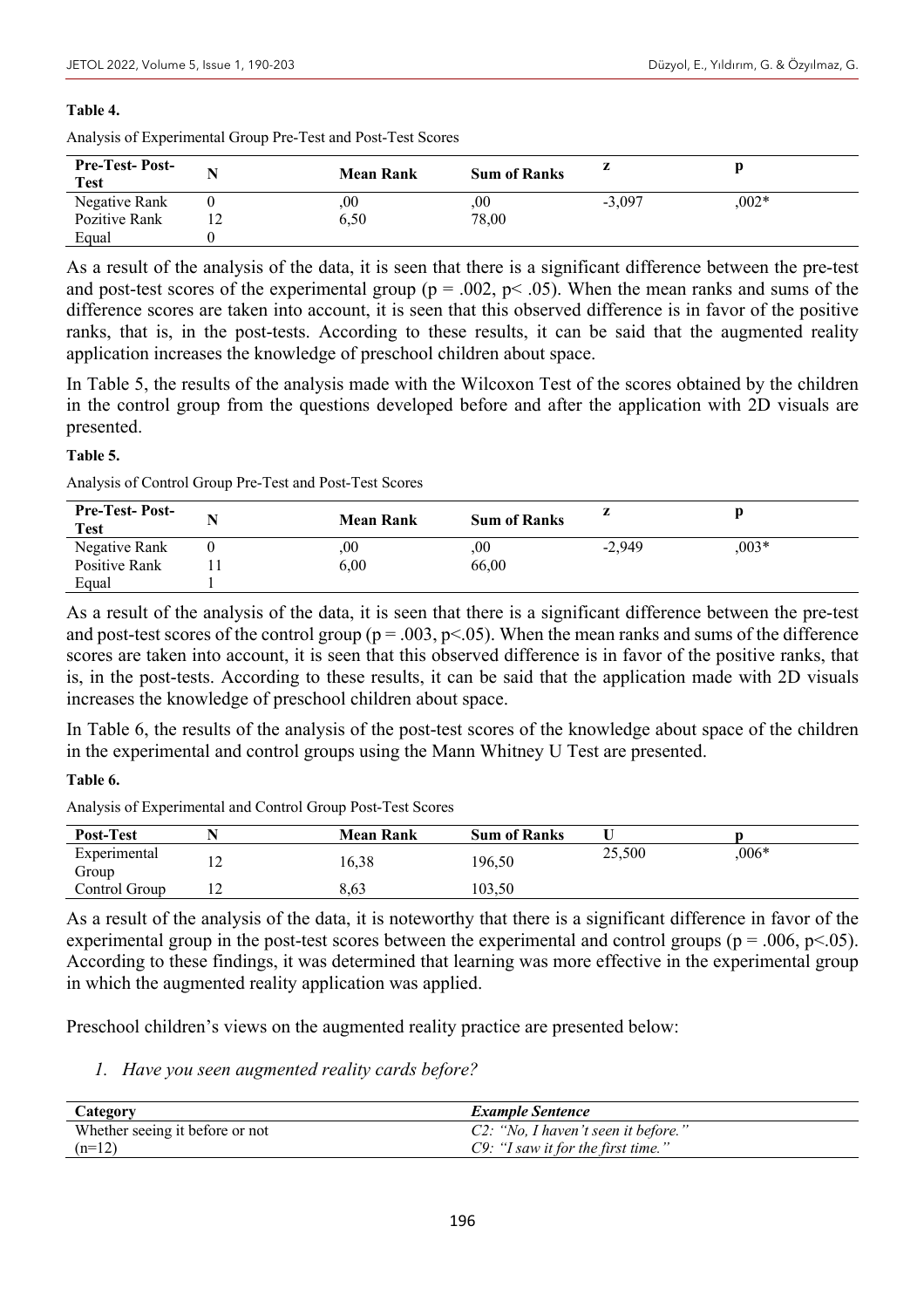### *2. What do you think about the augmented reality practice?*

| Category                     | <b>Example Sentence</b>                                         |
|------------------------------|-----------------------------------------------------------------|
| Funny                        | C1: "I had so much fun, and I loved it."                        |
| $(n=12)$                     | C6: "Learning about space with these cards is more fun          |
|                              | than my space toys at home!"                                    |
| Exciting                     | C10: "The cards got me super excited."                          |
| $(n=4)$                      |                                                                 |
| To create a sense of reality | C8: "The astronaut looked real and very beautiful."             |
| $(n=2)$                      | $C12$ : "Will we do this again?"                                |
| Associating with technology  | C2: "I loved these cards since I like to play with the tablet." |
| $(n=1)$                      |                                                                 |

#### *3. Did you like the augmented reality practice?*

| Category | <b>Example Sentence</b>                                       |
|----------|---------------------------------------------------------------|
| Liking   | C5: "I loved it a lot. I liked Jupiter the most. Because it's |
|          | the biggest planet"                                           |
| $(n=12)$ |                                                               |

# *4. Did you have any difficulties during the augmented reality practice?*

| Category              | <b>Example Sentence</b>                                  |
|-----------------------|----------------------------------------------------------|
| Not having difficulty | $C$ 7: I had no difficulties.                            |
| $(n=11)$              |                                                          |
| Having difficulty     | C9: "The tablet was too big, my hands hurt while holding |
|                       | $it.$ "                                                  |
| $(n=1)$               |                                                          |

# *5. Would you like to have such a practice again?*

| Category | <b>Example Sentence</b>                                 |
|----------|---------------------------------------------------------|
| Wanting  | C3: Yes, YES! I would love to.                          |
| $(n=12)$ | C11: Yes! I want to see dinosaurs with these cards too. |

In the interviews with the children in the experimental group, it was seen that all the children had not seen augmented reality cards before, they found the practice entertaining, and they expressed that they wanted such a practice again. When the data obtained from the interviews were reviewed, it was determined that the children were excited during the practice, they experienced a sense of reality, their association with technology, and their interest increased. Only one child stated that he/she had difficulty holding the tablet.

At the end of the practice, an augmented reality practice was made with all the children in the control group, and it was seen that all the children say that it was "very funny". In this context, it can be said that the augmented reality practice attracts more attention of the children and excites children more than the practice with two-dimensional visuals.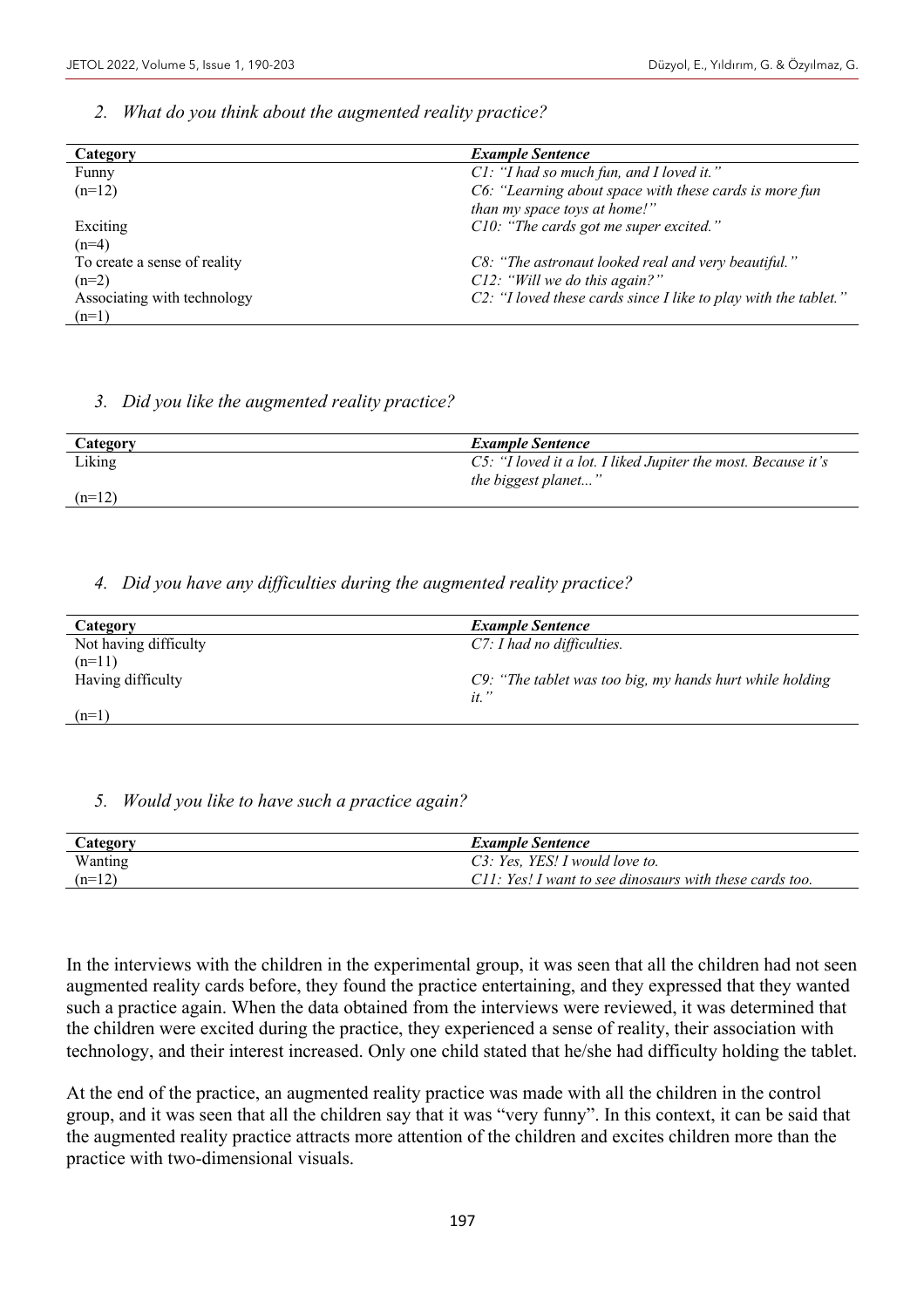It was observed that the augmented reality application excited the children in the experimental group and kept their attention alive, and the children in the control group, where the practice was made with twodimensional visuals, had some difficulty in focusing.

# **4. Discussion and Conclusion**

In this study, the effect of augmented reality application on preschool children's knowledge of space was examined. When the findings of the study were examined, it was found that the knowledge levels of the children in the experimental and control groups were close to each other before the application; as a result of the trainings made with the augmented reality application, it was seen that the level of knowledge increased in favor of the experimental group. It was determined that similar findings were obtained with the pre-test results of the studies in the literature in which augmented reality and traditional method applications were compared (Abdüsselam & Karal, 2012; Çakır, Solak & Tan; 2015; Sırakaya, 2015; Gecü Parmaksız, 2017; Yıldırım, 2018).

While the augmented reality practice was applied to the experimental group, the two-dimensional visual practice was applied to the control group. In the findings obtained as a result of the analyses, it was a remarkable result that the augmented reality practice was more effective in learning the information about space of preschool children compared to the practice with two-dimensional visuals. In the research conducted by Yıldırım (2019), the effect of the seasons materials supported by the augmented reality application on the language and concept development of children in the 5-year-old group was examined. As a result of the research, it was determined that the seasonal materials supported by augmented reality were effective on the language and concept development of the children in the experimental group compared to the control group in which traditional methods were applied. In a study conducted in Spain by Cascales et al. (2013), the usability of augmented reality technology as a tool was examined by considering animals. According to the results of the research conducted with 36 children aged 4-5, it was determined that augmented reality technology is an effective tool in the learning process of children. It can be said that these studies are in parallel with our study and that augmented reality technology is an effective tool on the learning of preschool children.

When the views of preschool children on the practice made with augmented reality and two-dimensional visuals were reviewed, it was determined that the augmented reality practice increases the interest and motivation of the children more than the practice with two-dimensional visuals. In the interviews with the children in the experimental group, it was seen that all the children had not seen augmented reality cards before, they found the practice entertaining, and they expressed that they wanted such a practice again. In addition, it was observed that the augmented reality practice attracted the attention of children by arousing a sense of curiosity, created a sense of reality, and created a fun environment for children in their learning process. In the research conducted by Yılmaz, Küçük & Göktaş (2017), the attitudes and story comprehension performances of preschool children towards such books were examined by using augmented reality technology in picture children's books. As a result of the research, it was determined that children were "very happy" as a result of the application of augmented reality technology in children's picture books, and that they found the activities fun and interesting. Kahriman Pamuk, Elmas & Pamuk (2020) trained preschool teacher candidates on the augmented reality card set and how to integrate this practice into science activities. In the study, it was determined that children were happy and drew their attention to science activities created with augmented reality. Studies show that the augmented reality practice allows children to learn with pleasure as well as supporting their learning environments. Zhu, Yang & Wang (2017) have created an educational game using augmented reality technology for preschool children aged 4-7. The main aim of the game is to enable children to learn various abstract concepts such as color mixing, mathematical expressions, and recognizing 2D-3D geometric shapes. In the practice, it was stated that the children enjoyed the augmented reality technology and they wanted to do this practice again. Campos, Pessanha & Jorge (2011) has created a game that includes augmented reality technology for preschool children and allows them to explore animals and their environments in 3D. As a result of the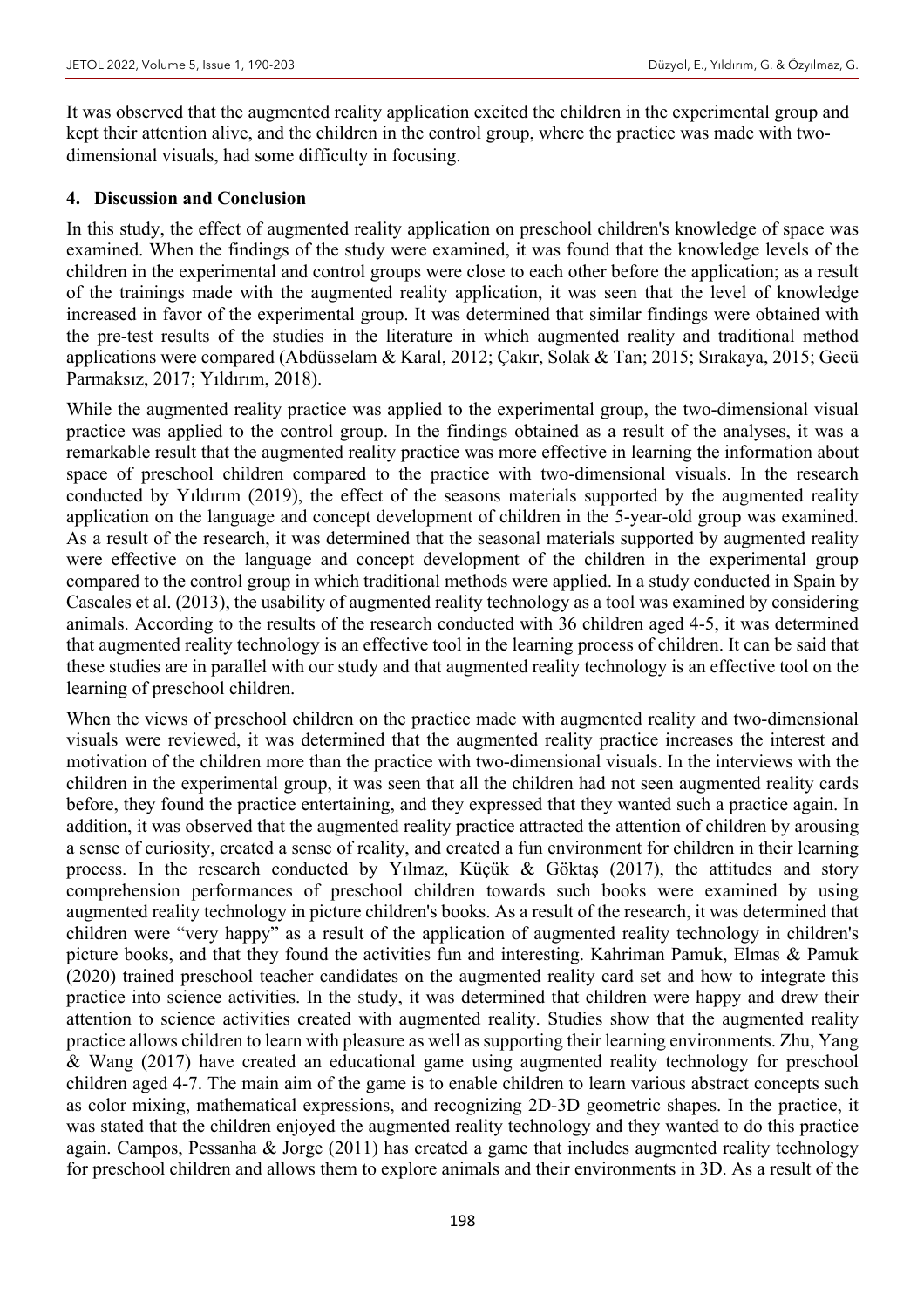study, it was seen that the game supports high motivation, fun, and cooperative learning process among children. In addition, it was determined that augmented reality technology can help children on learning simple concepts. It can be said that the studies carried out in this area are parallel and augmented reality technology is an effective tool for the learning of preschool children.

It is seen that there are limited number of studies on space in the preschool period (Brewer, 2008; Çetin, Yavuz, Tokgöz & Güven, 2012; Küçük & Laçin Şimşek, 2017; İzgi Onbaşılı & Siper Kabadayı, 2019). Conducting a small number of studies on space is not just a situation seen in our country. In the meetings held by The International Astronomical Union, the world's largest astronomical society, it was stated as a remarkable result that from 1988 to 2006, space-related studies were carried out at least during pre-school and primary school periods (Bretones & Neto, 2011). In the research conducted by Küçük & Laçin Şimşek (2017), the views of preschool children about space were examined. It was designed as a phenomenological research. The study group consisted of 9 children in the 48-75 months group. As a result of the interviews, it was determined that the children were curious about space and knew that there were Sun, Moon, Earth, stars and planets in space. İzgi Onbaşılı & Siper Kabadayı (2019) examined preschool children's knowledge of basic concepts in astronomy. According to the results of this study, which was carried out with 24 children in the age group of 5, it was determined that the children visualized the concepts of astronomy by observing the sky. In the related literature, no study was found in which augmented reality application was integrated into the knowledge of preschool children about space. However, it has been observed that there are very few studies on this subject in different age groups (Shelton & Hedley, 2002; Buluş Kırıkkaya & Şentürk, 2018). In the research conducted by Buluş Kırıkkaya & Şentürk (2018), it was determined that augmented reality technology in the "Solar System and Beyond" unit of the Science course had a positive effect on the academic success of 45 students studying in the 7th grade. In this study, it was seen that the application of augmented reality was effective in the knowledge of preschool children about space. In this context, although the age groups of the studies differ, it can be said that the effect of the augmented reality application on children is in parallel with the studies in the literature.

When the related literature is reviewed, it is seen that there are not many studies on supporting preschool children with technological tools. Moreover, no study was found in which augmented reality practice was integrated into the learning of preschool children about space. It is thought that concrete experiences are important for preschool children to make sense of scientific concepts in their minds. In this study, it was observed that the augmented reality application provides this opportunity to children. In this context, it is thought that the study will shed light on the literature.

# **5. Limitations and Suggestions**

This study is limited to 24 children, aged 60-72 months, attending an independent kindergarten with a middle socio-economic level affiliated to the Ministry of National Education in Buca, İzmir. The application is a space-themed augmented reality card set in the experimental group; in the control group, it is limited to 2D visuals. It is limited to a form containing 10 questions created in line with the opinions of experts in the field of pre-school and science education in order to evaluate preschool children's knowledge of space.

In line with the results of this study, the following recommendations are presented:

- It is recommended that preschool teachers integrate augmented reality technology with activity types in line with the achievements and indicators in the Ministry of National Education Preschool Education Program, taking into account the developmental characteristics of children.
- It is recommended that preschool teachers be given in-service training on augmented reality technology.
- It is recommended to support children's learning by providing mobile devices and applications for the dissemination of augmented reality applications in pre-school education institutions.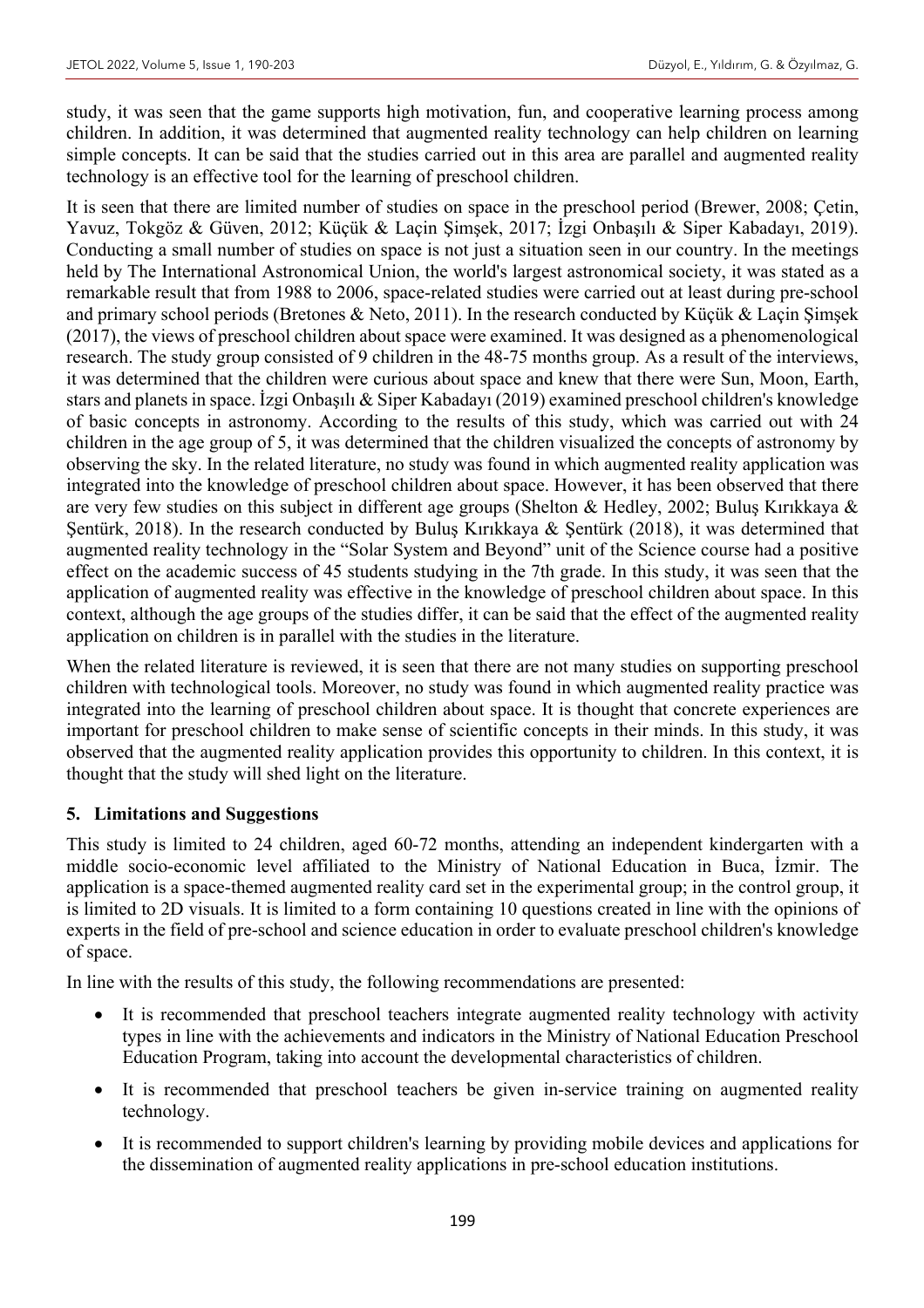- It is suggested that new studies related to augmented reality technology should be included in the literature in the teaching of various subjects and concepts in the preschool period or in different age groups.
- It is recommended to increase the number of new studies that examine the effects of concept teaching with augmented reality and two-dimensional visuals in preschool to be conducted in this area.

#### **Acknowledgement**

This study is an expanded version of the paper presented at the 2nd International Science, Education, Art & Technology Symposium, Dokuz Eylül University, 28th-29th May 2021, İzmir, Turkey.

#### **References**

- Abdüsselam, M. S., & Karal, H. (2012). The effect of mixed reality environments on the students' academic achievement in physics education: 11th grade magnetism topic example. *Journal of Research in Education and Teaching, 1*(4), 170-181.
- Akman, B., Üstün, E., & Güler, T. (2003). Using science process skills in 6 years old children. *Hacettepe University Journal of Education,* 24, 11-14.
- Azuma, R. T. (1997). A survey of augmented reality. *Presence, 6*(4), 355- 385.
- Balcı, A. (2016). *Sosyal Bilimlerde Araştırma Yöntem, Teknik ve İlkeler.* [Research Methods, Techniques and Principles in Social Sciences]. Ankara: Pegem Akademi.
- Barchlay, K., Benelli C., & Schoon, S. (1999). Making the connection! Science and literacy. *Childhood Education, 75*(3), 146-152.
- Bretones, P. S., & Neto, J. M. (2011). An analysis of papers on astronomy education in proceedings of IAU meetings from 1988 to 2006. *Astronomy Education Review, 10*(1). https://access.portico.org/Portico/#!journalAUSimpleView/tab=PDF?cs=ISSN\_15391515?ct=EJo urnal%20Content?auId=ark:/27927/pgg3ztf8766
- Brewer, W. F. (2008). Naive theories of observational astronomy: Review, analysis, and theoretical implications. In S. Vosniadou (Ed.), *International handbook of research on conceptual change* (pp. 183-232). New York, NY: Routledge
- Bulunuz, M. (2012). Developing Turkish preservice preschool teachers' attitudes and understanding about teaching science through play. *International Journal of Environmental & Science Education, 7*(2), 141-166.
- Bulunuz, M. (2013). Teaching science through play in kindergarten: does integrated play and science instruction build understanding? *European Early Childhood Education Research Journal, 21*(2), 226–249. http://doi.org/10.1080/1350293X.2013.789195
- Buluş Kırıkkaya, E., & Şentürk, M. (2018). The impact of using augmented reality technology in the solar system and beyond unit on the academic achievement of the students. *Kastamonu Education Journal, 26*(1), 181-189. doi:10.24106/kefdergi.375861
- Büyüköztürk, Ş. (2012). *Sosyal Bilimler için Veri Analizi El Kitabı: İstatistik, Araştırma Deseni SPSS Uygulamaları ve Yorum.* [The Data Analysis Handbook for Social Sciences: Statistics, Research Design and Interpretation of SPSS Applications]. Ankara: Pegem Akademi Yayıncılık.
- Cai, S., Wang, X., & Chiang, F. K. (2014). A case study of augmented reality simulation system application in a chemistry course. *Computers in Human Behavior,* 37, 31–40.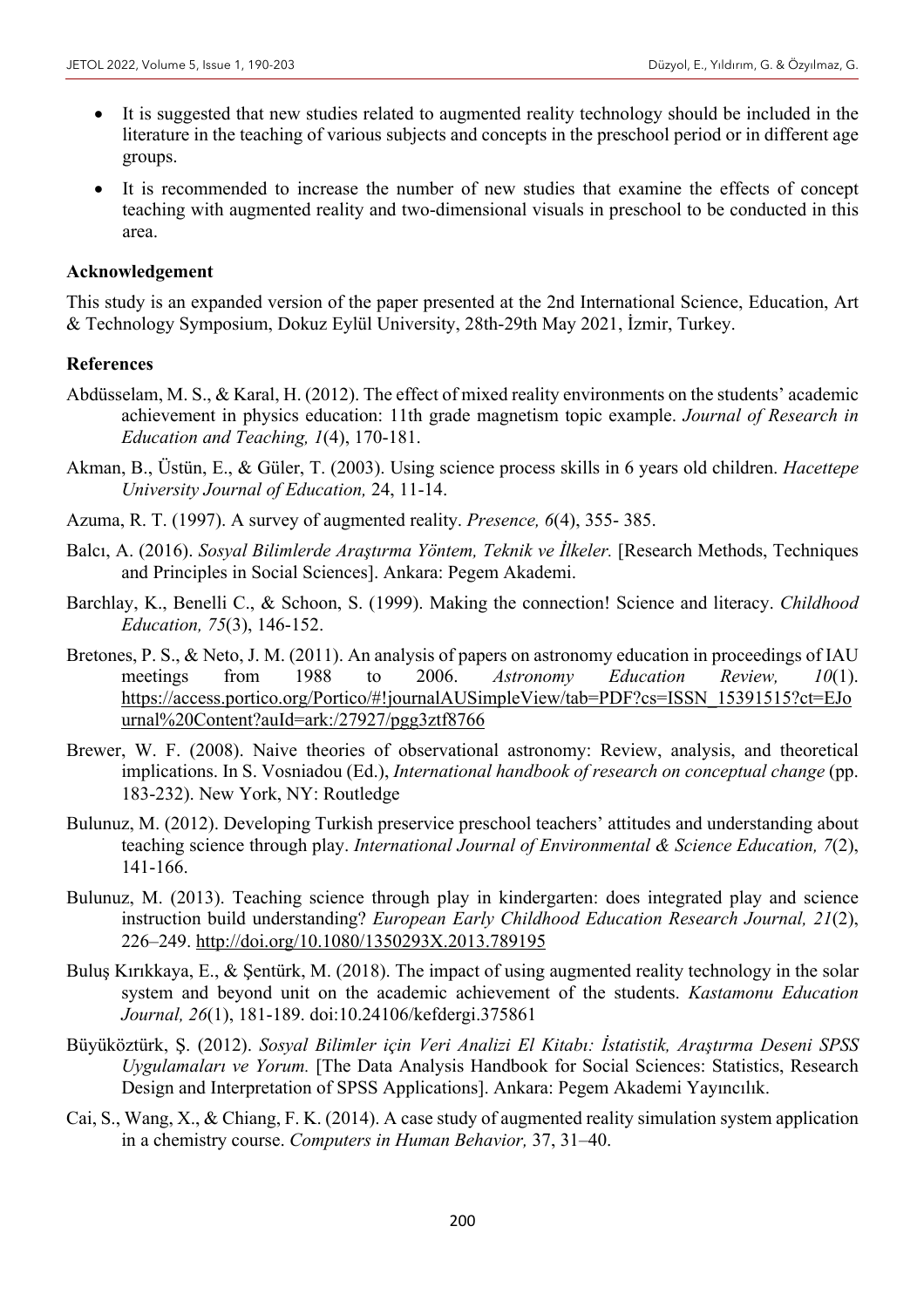- Campos, P., Pessanha, S., & Jorge, J. (2011). Fostering collaboration in kindergarten through an augmented reality game. *International Journal of Virtual Reality, 10*(3): 33.
- Cascales, A., Laguna, I., Pérez López, D., Perona, P., & Contero, M. (2013). An experience on natural sciences augmented reality contents for preschoolers. *International Conference on Virtual, Augmented and Mixed Reality Bildiri Kitapçığı*, 103-112.
- Charlesworth, R., & Lind, K. K. (2003). *Math and Science for Young Children.* Clifton Park, NY: Delmar/ITP, 644 p., USA.
- Chen C. H., Yang J. C., Shen S., & Jeng M. C. (2007). A desktop virtual reality earth motion system in astronomy education. *Educational Technology and Society, 10*(3), 289-304.
- Creswell, J. W. (2009). *Research design: qualitative, quantitative and mixed methods approaches.* London: Sage Publications.
- Creswell, J. W. (2017). *Karma yöntem araştırmalarına giriş.* Sözbilir, M. (Çev. Ed.). Ankara: Pegem Akademi.
- Çakır, R., Solak, E., & Tan, S. S. (2015). Effect of teaching english vocabulary with augmented reality technologies on students' performances. *Gazi Journal of Education Sciences, 1*(1), 45‐58.
- Çetin, T., Yavuz, S., Tokgöz, B., & Güven, G. (2012). Teaching to the preschool children (60-72 months) space concepts. *Gazi University Journal of Gazi Educational Faculty (GUJGEF), 32*(3), 715-731.
- Çevik, G., Yılmaz, R. M., Göktaş, Y., & Gülcü, A. (2017). Learning english word with augmented reality for preschool education. *Journal of Instructional Technologies & Teacher Education, 6*(2), 50-57.
- Eshach, H., & Fried, M. N. (2005). Should science be taught in early childhood? *Journal of Science Education and Technology, 14*(3), 315–336. http://doi.org/10.1007/s10956-005-7198-9
- French, L. (2004). Science as the center of a coherent, integrated early childhood curriculum. *Early Childhood Research Quarterly, 19*(1), 138–149. http://doi.org/10.1016/j.ecresq.2004.01.004
- Gecü Parmaksız, Z. (2017). *Augmented reality activities for children: A comparative analysis on understanding geometric shapes and ımproving spatial skills* [Doctoral dissertation, Middle East Technical University, Ankara].
- Gül, K., & Şahin, S. (2017). Development of augmented reality materials and examination of efficacy for computer hardware education. *Journal of Information Technologies, 10*(4), 353-362.
- Hong, S. Y., & Diamond, K. E. (2012). Two approaches to teaching young children science concepts, vocabulary, and scientific problem-solving skills. *Early Childhood Research Quarterly*, *27*(2), 295- 305. https://doi.org/10.1016/j.ecresq.2011.09.006
- İzgi Onbaşılı, Ü., & Siper Kabadayı, G. (2019). Investigation of preschool children's knowledge on basic concepts of astronomy. *Turkish Journal of Primary Education, 4*(2) , 85-97.
- Kahriman Pamuk, D., Elmas, R., & Pamuk, S. (2020). Augmented reality and science activities: the views of preschool pre- and ınservice teachers. *YYU Journal of Education Faculty, 17*(1), 671-699. doi: 10.33711/yyuefd.710054.
- Kol, S. (2017). *Erken Çocuklukta Teknoloji Kullanımı*. [Technology Use in Early Childhood]. Ankara: Pegem Akademi.
- Kuzgun, H. (2019). *Utilization of augmented reality in early childhood: a case study* [Master's thesis, Afyon Kocatepe University, Afyon].
- Küçük, A., & Laçin Şimşek, C. (2017). What do preschool children know about space? *Sakarya University Journal of Education, 7*(4- special issue), 730-738.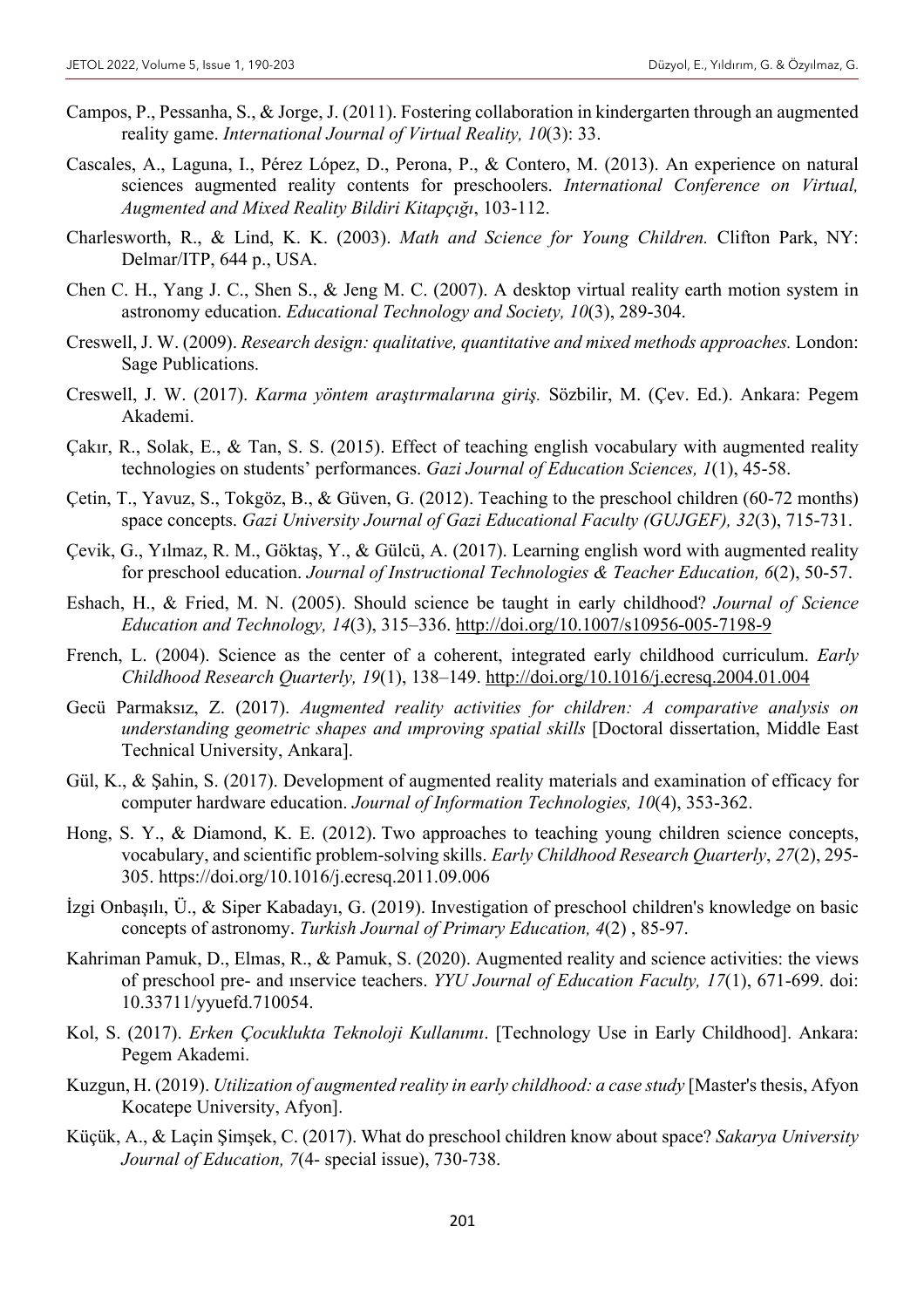- McMillan, J. H., & Schumacher, S. (2010). *Resarch in Education: Evidence Based İnquiry.* 7. Edition, Boston, USA: Kevin M. Davis.
- Milli Eğitim Bakanlığı (MEB). (2013). *Okul Öncesi Eğitim Programı.* [Preschool Education Program]. http://tegm.meb.gov.tr/dosya/okuloncesi/ooproram.pdf
- National Research Council (NRC). (1996). *National Science Education Standards*. Washington, DC: The National Academies Press. https://doi.org/10.17226/4962.
- Saçkes, M., Akman, B., & Trundle, K. C. (2012). A science methods course for early childhood teachers: A model for undergraduate pre-service teacher education. *Necatibey Faculty of Education Electronic Journal of Science and Mathematics Education, 6*(2), 1–26.
- Saçkes, M., Trundle, K. C., & Flevares, L. M. (2009). Using children's literature to teach standard-based science concepts in early years. *Early Childhood Education Journal, 36*(5), 415–422. http://doi.org/10.1007/s10643-009-0304-5
- Shelton B. E., & Stevens R. (2004). *Using coordination classes to interpret conceptual change in astronomical thinking.* Paper preesented at 6th International Conference for the Learning Sciences, Santa Monica, California.
- Shelton, B. E., & Hedley, N. R. (2002). *Using augmented reality for teaching earth-sun relationships to undergraduate geography students.* Paper preesented at The First IEEE International Augmented Reality Toolkit Workshop, Darmstadt, Germany.
- Sırakaya, M. (2015). Effects of augmented reality applications on students' achievement, misconceptions and course engagement [Doctoral dissertation, Gazi University, Ankara].
- Smith, A. (2001). Early childhood- a wonderful time for science learning. *Australian Primary & Junior Journal, 17*(2), 52–55.
- Sümbüloğlu, K., & Sümbüloğlu, V. (2007). *Biyoistatistik*. [Biostatistics]. Ankara: Hatiboğlu Basım ve Yayım.
- Trundle, K. C., & Saçkes, M. (2012). Science and early education. *Handbook of Early Childhood Education,* 240–258.
- Uğur, İ., & Apaydın, Ş. C. (2014). The role of augmented reality applications in the levels of liking advertisements. *NWSA-Humanities, 9*(4), 145-156.
- Uyanık Balat, G. (2010). Fen Nedir ve Çocuklar Feni Nasıl Öğrenir? [What is Science and How Do Children Learn Science?] (Ed.) Berrin Akman, Gülden Uyanık Balat, Tülin Güler (Ed.) *Okul Öncesi Dönemde Fen Eğitimi.* [Science Education in Preschool Period]. 1-18. Ankara: Pegem Akademi.
- Watters, J. J., Diezmann, C. M., Grieshaber, S. J., & Davis, J. M. (2001). Enhancing science education for young children: A contemporary initiative. *Australian Journal of Early Childhood, 26*(2), 1–7.
- Yen, J. C., Tsai, C. H., & Wang, J. Y. (2012). *The effects of augmented reality on students' moon phases concept learning and their conceptual changes of misconception.* Paper preesented at International Conference on Business and Information. Sapporo, Japan.
- Yıldırım, D. (2019). *The effect of seasonal materials enriched with augmented reality on childrens language and concept development in preschool perı̇od* [Master's thesis, Kırşehir Ahi Evran University, Kırşehir].
- Yıldırım, P. (2018). *The impact of science teaching made with mobile augmented reality technology on science and technology attitudes and academic achievement of secondary school students* [Master's thesis, Fırat University, Elazığ].